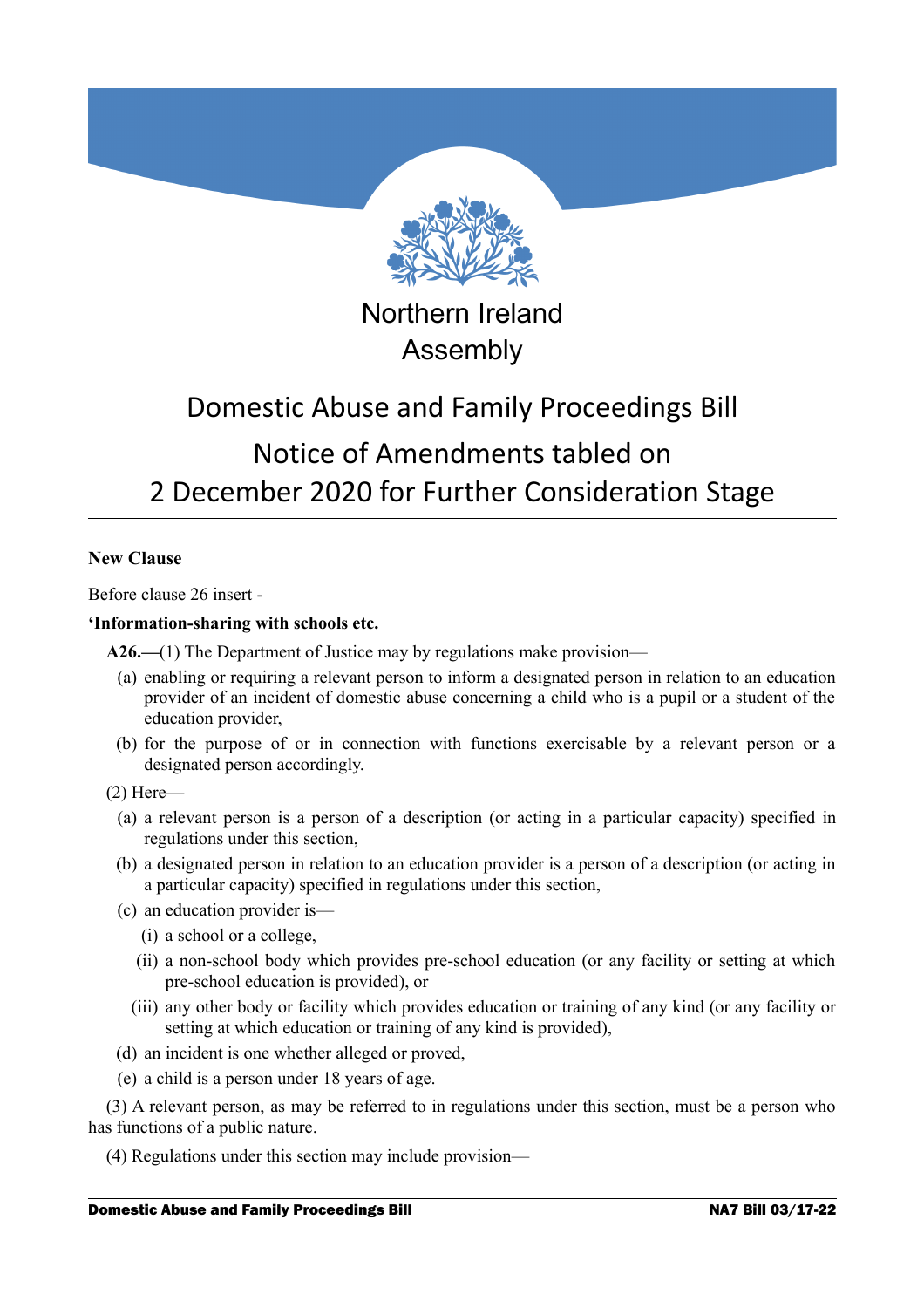- (a) describing what is to be regarded as an incident of domestic abuse concerning a child,
- (b) concerning—
	- (i) pupils or students generally, or particular categories of pupil or student,
	- (ii) education providers generally, or particular categories of provider (or particular facilities or settings within different categories),
- (c) stating who is to be regarded as a pupil or a student of an education provider,
- (d) setting out circumstances in or reasons for which—
	- (i) a relevant person may or must give information to a designated person or a designated person may or must give information to a relevant person,
	- (ii) a different person (including of a description specified) may or must give information to a relevant person or a designated person,
- (e) with respect to information—
	- (i) regulating or limiting the use or disclosure of information by a relevant person or a designated person,
	- (ii) specifying offences and penalties for unauthorised use or disclosure of information.

(5) Regulations under this section may include provision involving such further matters as the Department of Justice considers appropriate.

(6) Regulations under this section may include provision amending statutory provisions (as construed in accordance with section 1(f) of the Interpretation Act (Northern Ireland) 1954).

(7) Regulations under this section may not be made unless a draft of the regulations has been laid before and approved by a resolution of the Assembly.'

*Minister of Justice*

Leave out clause 26 and insert -

#### **'Protective measures for victims of abuse**

**26.—**(1) The Department of Justice may by regulations make provision—

- (a) enabling or requiring steps to be taken or measures to be imposed for protecting a person from abusive behaviour,
- (b) for the purpose of or in connection with such steps or measures for protecting a person from abusive behaviour.

(2) Steps or measures which may be provided for in regulations under this section are not limited to notices or orders as referred to in this section (and nothing in the following subsections of this section is to the prejudice of the generality of what may be provided for in regulations under this section).

(3) Protecting a person from abusive behaviour is—

- (a) protecting a person from abusive behaviour perpetrated by someone to whom the person is personally connected, or
- (b) protecting a person from risk of abusive behaviour perpetrated by someone to whom the person is personally connected.

(4) What amounts to abusive behaviour is to be construed, or whether two people are personally connected to each other is to be determined, in the same way as is provided for in Chapter 1.

(5) Regulations under this section—

(a) may include provision to the effect that steps or measures are available on the basis of alleged as well as proven behaviour,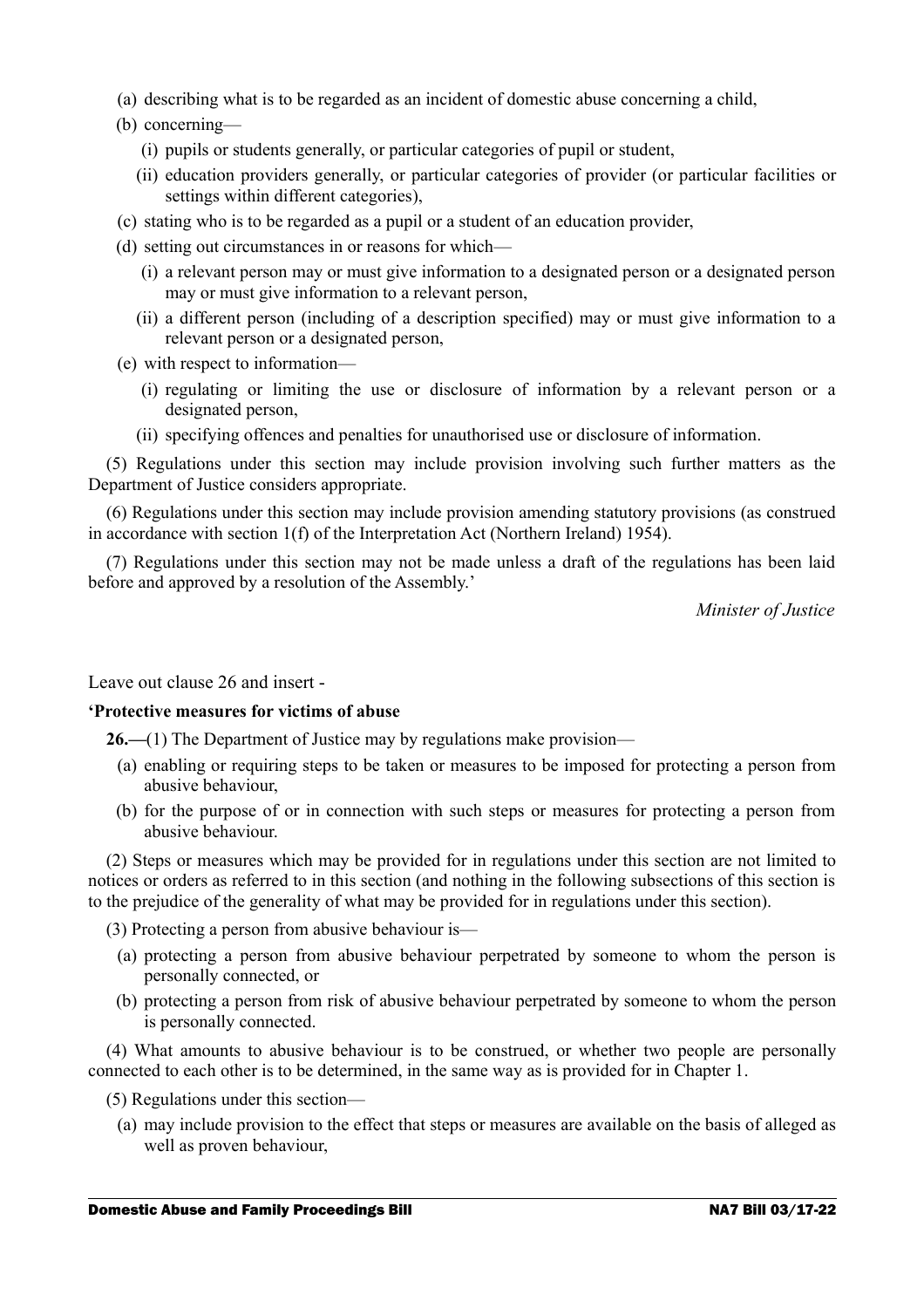- (b) must include provision to the effect that steps or measures—
	- (i) are for protecting persons who are at least 16 years of age, and
	- (ii) are to apply in relation to perpetrators or alleged perpetrators of abusive behaviour who are at least 18 years of age.
- (6) Regulations under this section may include provision—
	- (a) about the giving of notices to perpetrators or alleged perpetrators of abusive behaviour (or for review or withdrawal of notices) by a police officer,
	- (b) setting out grounds for giving notices, conditions to be met before notices may be given or circumstances in which notices may be given (including matters to be taken into account before notices are given),
	- (c) setting out—
		- (i) what requirements, including restrictions or prohibitions, may be imposed by notices (and for how long and as to which places),
		- (ii) specifying information to be included in notices,
	- (d) allowing notices to impose requirements relating to, as well as relating to persons for whose protection notices are given, children of or residing with persons for whose protection notices are given.

(7) Regulations under this section may include provision—

- (a) about the making of orders against perpetrators or alleged perpetrators of abusive behaviour (including orders extending, varying or revoking previous orders) by a court,
- (b) setting out grounds for making orders, conditions to be met before orders may be made or circumstances in which orders may be made (including matters to be taken into account before orders are made),
- (c) setting out—
	- (i) what requirements, including restrictions or prohibitions, may be imposed by orders,
	- (ii) conditions to be met for imposing electronic monitoring requirements in orders,
- (d) allowing orders to impose requirements relating to, as well as relating to persons for whose protection orders are made, children of or residing with persons for whose protection orders are made,
- (e) allowing orders—
	- (i) to apply for specific periods (or to have temporary effect),
	- (ii) to apply generally or to be expressly limited to particular localities,
- (f) specifying—
	- (i) who may make applications for orders, whether notification of applications is required or circumstances in which applications may or must be made,
	- (ii) proceedings in which orders may be made or circumstances in which applications need not be made in such proceedings,
- (g) in relation to proceedings as to orders—
	- (i) prescribing rules of procedure to be followed,
	- (ii) stating what evidence may be heard or must be considered,
	- (iii) making special measures available for the benefit of witnesses,
	- (iv) deeming proceedings to be either civil or criminal proceedings,
- (h) enabling—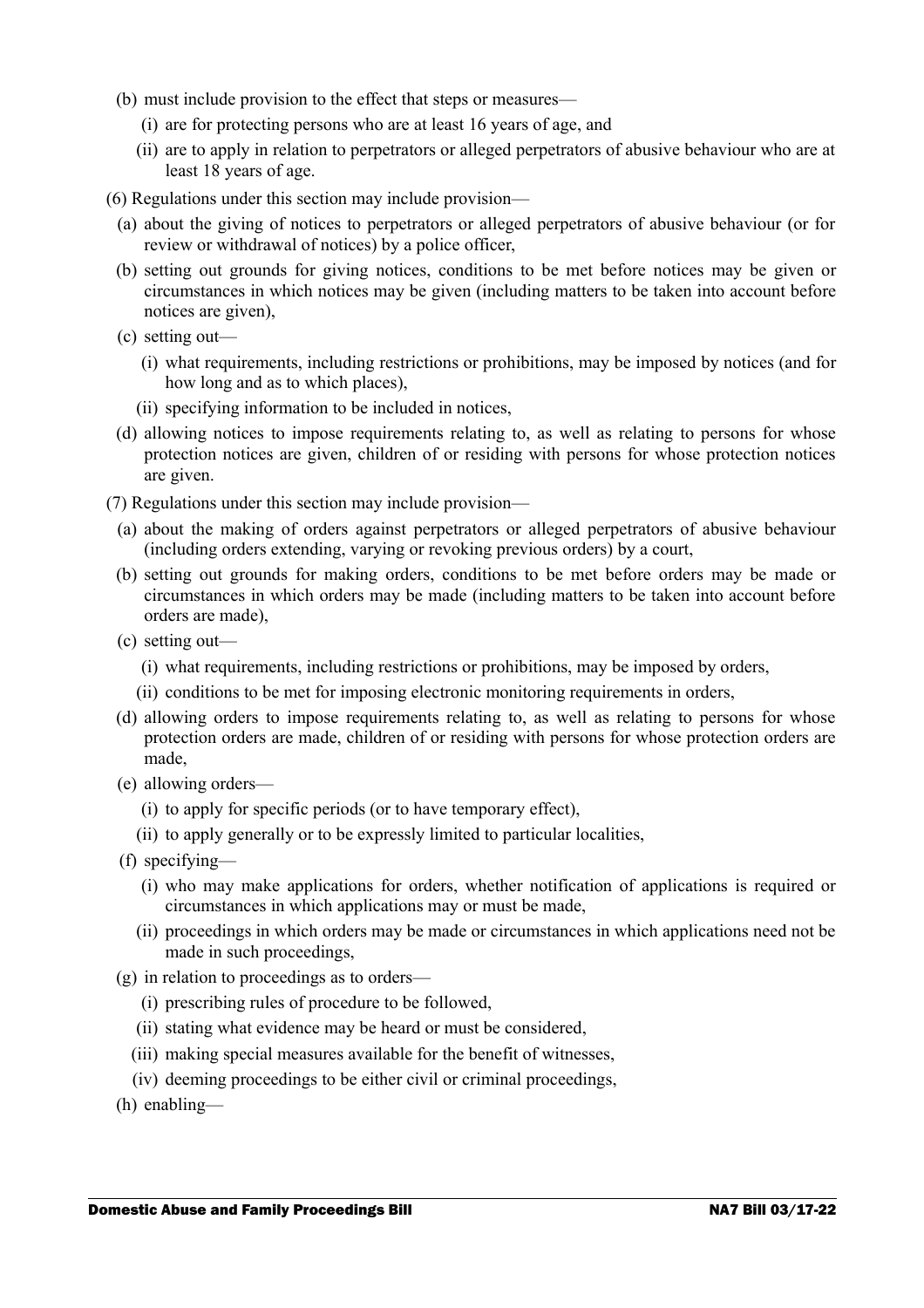- (i) rules of court, county court rules or magistrates' courts rules to make provision for procedures in relation to orders (so far as other powers to make rules cannot be relied on for this),
- (ii) appeals to be made to a court against the making of orders or against decisions not to make orders (and for appeals to be final).
- (8) Regulations under this section may include provision—
	- (a) imposing notification requirements on persons subject to orders,
	- (b) conferring on police officers powers exercisable in particular circumstances to take samples or images from or of persons believed by them to be subject to notification requirements.
- (9) Regulations under this section may include provision to the effect that—
	- (a) persons who are subject to orders that are not expressly limited to particular localities must comply with such orders—
		- (i) in all parts of the United Kingdom,
		- (ii) outside the United Kingdom if particular conditions in relation to having a residential connection with Northern Ireland, or being a national of the United Kingdom, are met,
	- (b) every other provision in such regulations, particularly with respect to breaches of orders, applies accordingly.
- (10) Regulations under this section may include provision—
	- (a) conferring on police officers powers of arrest exercisable with a warrant or powers of arrest exercisable without a warrant—
		- (i) in relation to breaches or suspected breaches of notices,
		- (ii) in relation to breaches or suspected breaches of orders,
	- (b) requiring persons arrested for breaches or suspected breaches of notices or orders to be brought before a court within specified time limits,
	- (c) authorising persons arrested for breaches or suspected breaches of notices or orders to be detained in custody, pending being brought before a court—
		- (i) in specified circumstances,
		- (ii) for periods not exceeding specified limits,
	- (d) authorising persons brought before a court in relation to breaches or suspected breaches of notices or orders to be remanded in custody, or granted bail (with or without conditions attached)—
		- (i) in specified circumstances,
		- (ii) for periods not exceeding specified limits,
	- (e) specifying offences and penalties—
		- (i) for breaches of notices or for breaches of orders,
		- (ii) for breaches of notification requirements by persons subject to notices or orders.

(11) Regulations under this section may include provision regulating or limiting the use of, or controlling or requiring the retention or destruction of, samples or images taken from or of persons under such regulations.

(12) Regulations under this section may include provision—

- (a) for the Department of Justice to—
	- (i) issue or publish guidance about the exercise of functions under such regulations (except judicial functions),
	- (ii) keep such guidance under review or revise such guidance in light of review,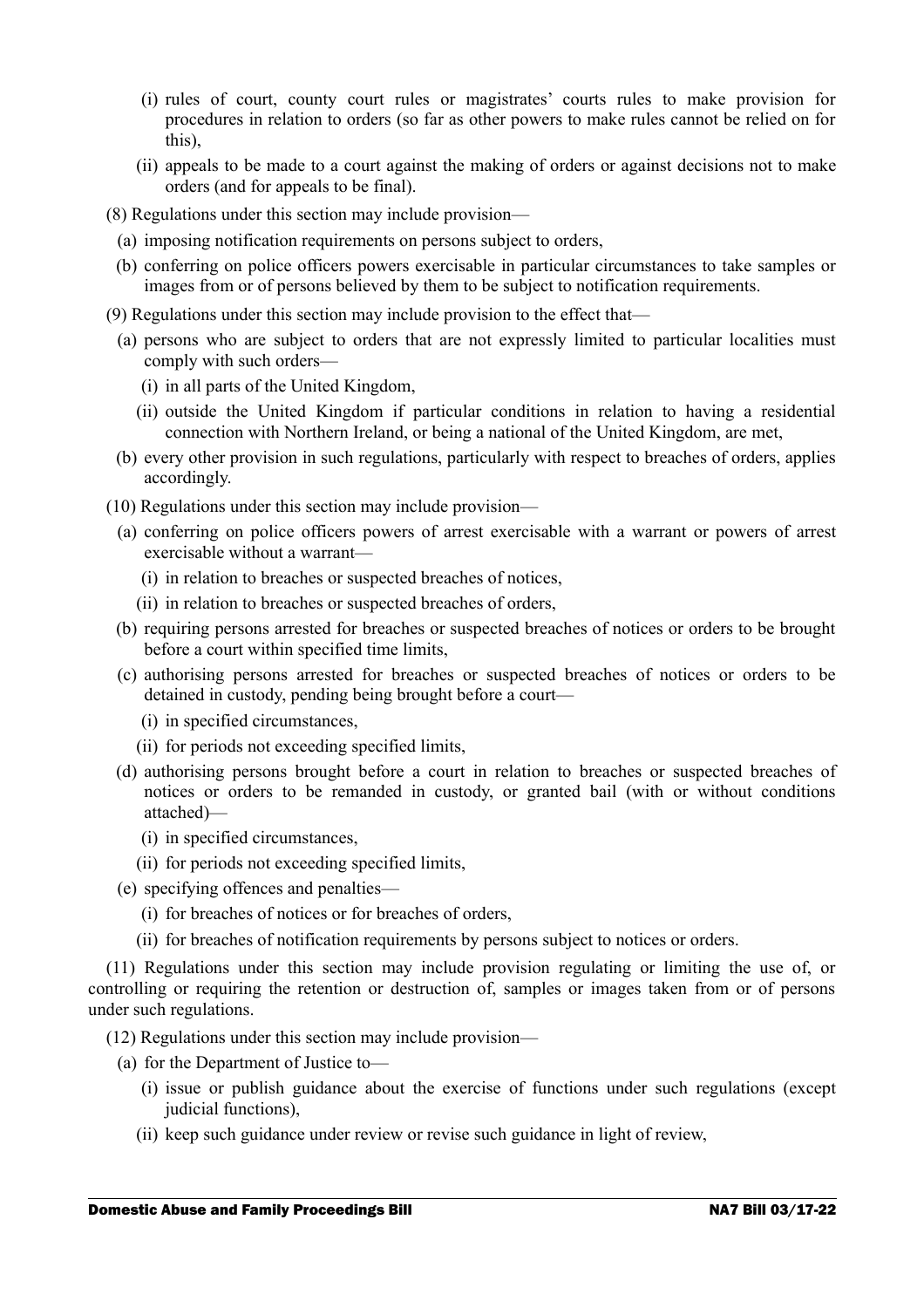(b) specifying who is to have regard to such guidance when issued or published or circumstances in which regard is to be had to such guidance.

(13) Regulations under this section may include provision involving such further matters as the Department of Justice considers appropriate.

(14) Regulations under this section may include provision amending statutory provisions (as construed in accordance with section 1(f) of the Interpretation Act (Northern Ireland) 1954).

(15) A draft of regulations under this section must be laid before the Assembly no later than the end of the period of 2 years beginning with the day on which Chapters 1 and 2 come into operation.

(16) Regulations under this section may not be made unless a draft of the regulations has been laid before and approved by a resolution of the Assembly.'

*Minister of Justice*

Leave out clause 27 and insert -

#### **'Eligibility of victims for civil legal aid**

**27.—**(1) In the Civil Legal Services (Financial) Regulations (Northern Ireland) 2015, in regulation 10 (waiver of eligibility limits in proceedings relating to domestic violence or forced marriage)—

(a) after paragraph (1) insert—

"(1A) This regulation applies to an application by a client for the funding of representation (lower courts) in proceedings for an order that is an Article 8 order within the meaning of the Children (Northern Ireland) Order 1995 if—

- (a) the client is the respondent in the proceedings, and
- (b) the Director is satisfied that—
	- (i) the client is or appears to be the victim of abusive behaviour perpetrated or apparently perpetrated by the applicant seeking the order, and
	- (ii) the applicant seeking the order is someone to whom the client is personally connected.",
- (b) after paragraph (4) insert—

"(5) The following apply for the purposes of paragraph (1A) as they apply for the purposes of Chapter 1 of Part 1 of the Domestic Abuse and Family Proceedings Act (Northern Ireland) 2020 (to give meanings to certain expressions)—

- (a) section 2 (as read with section  $3(2)$ ) of that Act,
- (b) sections 4 and 5 of that Act.".

(2) Guidance under section 3 of the Legal Aid and Coroners' Courts Act (Northern Ireland) 2014 must describe the basis, particularly as regards applicable information about the commission or alleged commission of an offence involving domestic abuse, on which the Director may be satisfied as mentioned in regulation 10(1A) of the Civil Legal Services (Financial) Regulations (Northern Ireland) 2015.

- (3) An offence involving domestic abuse is—
	- (a) an offence under section 1, or
	- (b) an offence of any kind that is aggravated as provided for in section 15.

(4) The Director is as defined in the Civil Legal Services (Financial) Regulations (Northern Ireland) 2015.

(5) This section is without prejudice to—

(a) any power to make regulations under the Access to Justice (Northern Ireland) Order 2003,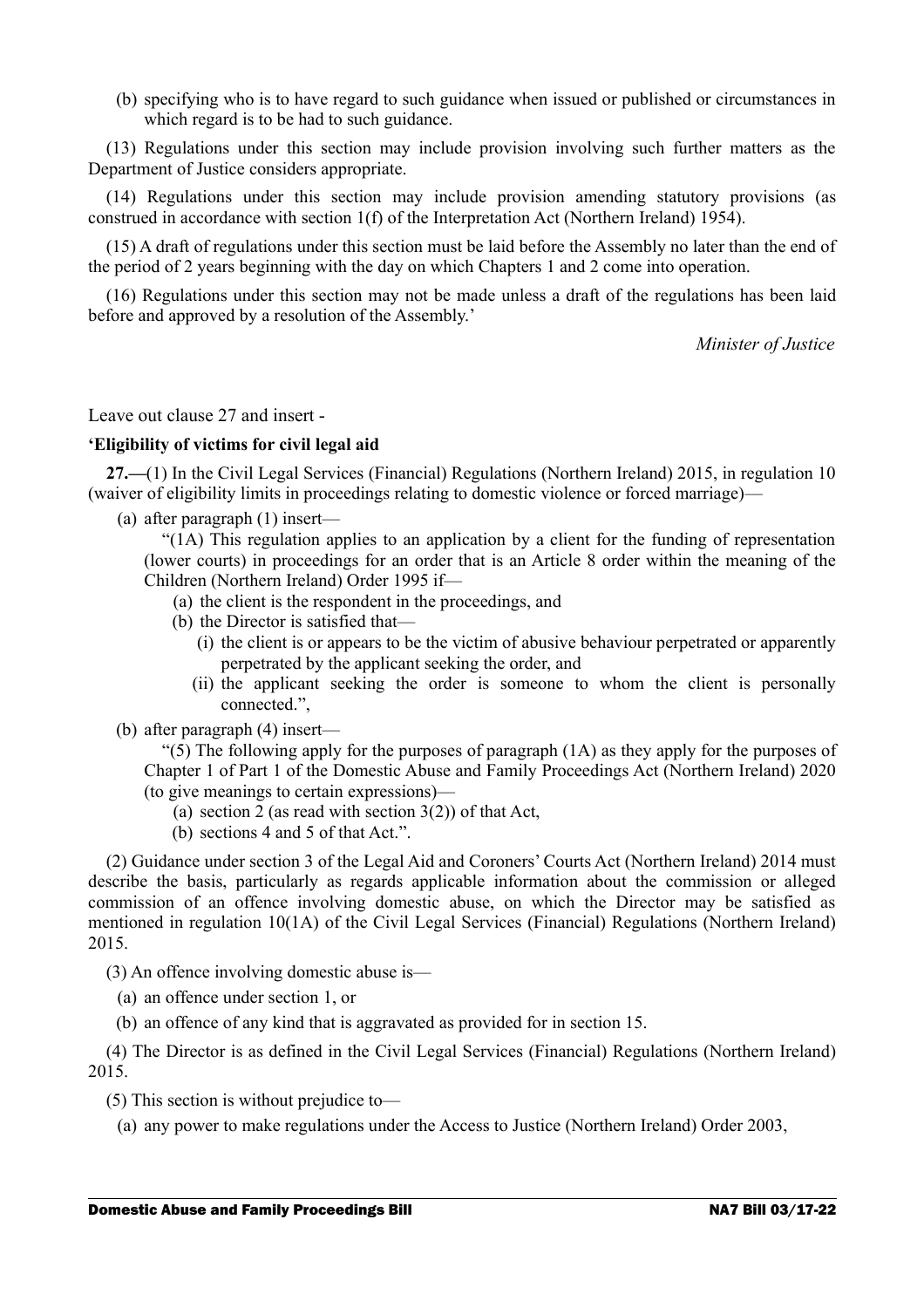(b) the power to give guidance under section 3 of the Legal Aid and Coroners' Courts Act (Northern Ireland) 2014.'

*Minister of Justice*

### **New Clause**

After clause 27 insert -

#### **'Proposals as to availability of civil legal aid**

**27A.—**(1) The Department of Justice must lay before the Assembly a report setting out the Department's proposals for—

- (a) making regulations under the Access to Justice (Northern Ireland) Order 2003 for the prescribed purpose, or
- (b) taking some different course of action for the prescribed purpose.

(2) A report under this section must be laid before the Assembly before the end of the period of 2 years beginning with the day on which this Act receives Royal Assent.

(3) The prescribed purpose is that of—

- (a) reducing (including to nil), in specific circumstances, financial costs to be incurred by a relevant client with respect to receiving funded services in or in relation to qualifying proceedings to which an abusive person as well as the relevant client are parties, or
- (b) preventing, so far as reasonably possible—
	- (i) qualifying proceedings from being initiated unduly against a relevant client by an abusive person by virtue of having access to funded services, or
	- (ii) qualifying proceedings to which both a relevant client and an abusive person are parties from being prolonged unduly by the abusive person by virtue of having access to funded services.

(4) Qualifying proceedings are—

- (a) proceedings for an order that is an Article 8 order within the meaning of the Children (Northern Ireland) Order 1995, or
- (b) proceedings on appeal arising from proceedings for an order that is an Article 8 Order within the meaning of the Children (Northern Ireland) Order 1995.
- (5) A relevant client is a client who is or appears to be the victim of abusive behaviour.

(6) An abusive person is someone—

- (a) who is the perpetrator or apparent perpetrator of abusive behaviour of which the relevant client is or appears to be the victim, and
- (b) to whom the relevant client is personally connected.

(7) A conclusion by the Director, when acting by virtue of regulations made under the Access to Justice (Northern Ireland) Order 2003 for the prescribed purpose—

- (a) as to whether—
	- (i) a person is or appears to be the victim of abusive behaviour, or
	- (ii) someone is the perpetrator or apparent perpetrator of abusive behaviour, or
- (b) as to whether two people are personally connected to each other,

may be reached, particularly on the basis of applicable information about the commission or alleged commission of an offence involving domestic abuse, having regard to appropriate guidance given under section 3 of the Legal Aid and Coroners' Courts Act (Northern Ireland) 2014.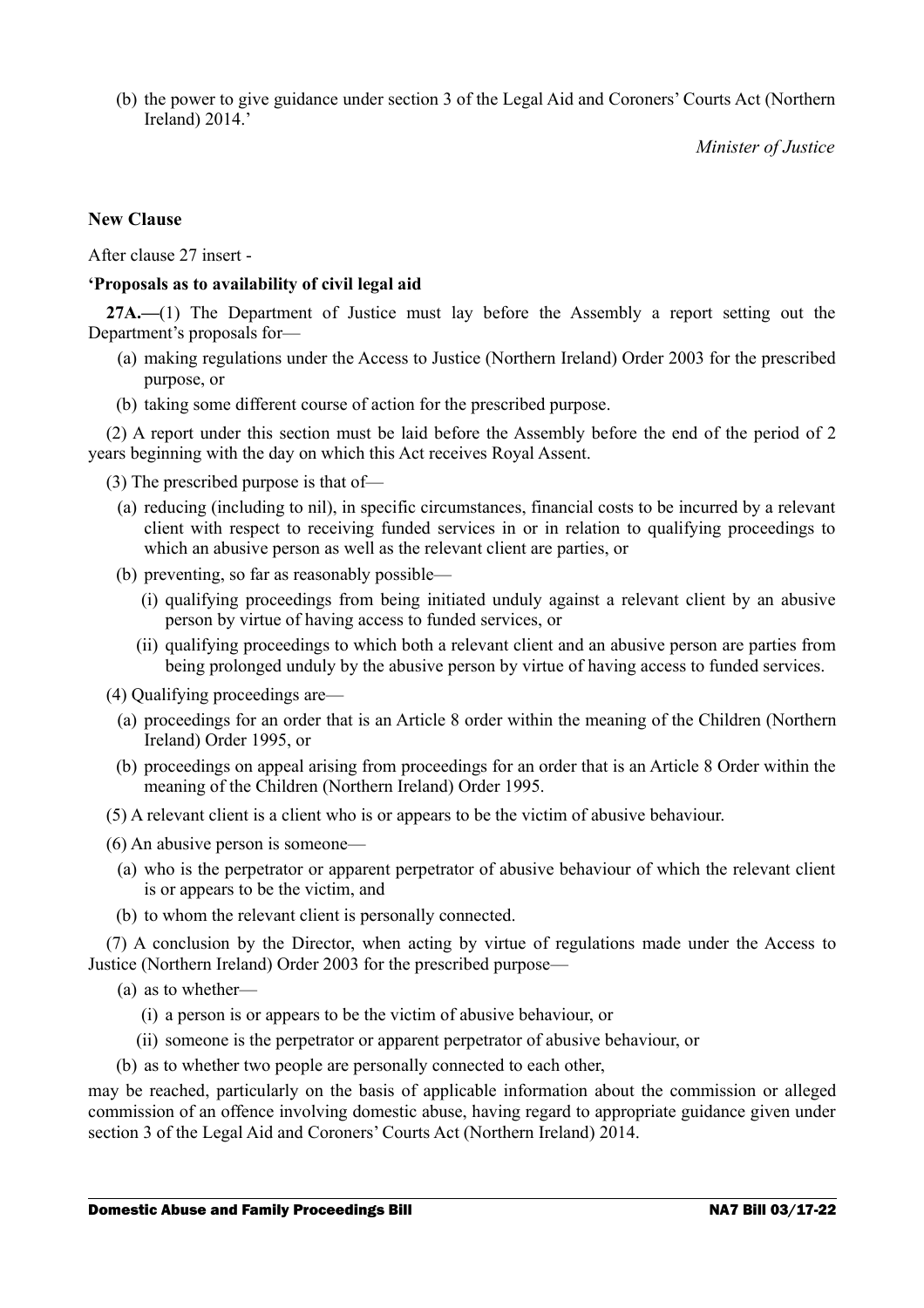(8) What amounts to abusive behaviour is to be construed, or whether two people are personally connected to each other is to be determined, in the same way as is provided for in Chapter 1.

(9) An offence involving domestic abuse is—

(a) an offence under section 1, or

(b) an offence of any kind that is aggravated as provided for in section 15.

(10) A reference in this section to a client or funded services, or to the Director, is to be construed in accordance with the Civil Legal Services (Financial) Regulations (Northern Ireland) 2015.'

*Minister of Justice*

#### **Clause 28**, Page 14, Line 36

Leave out subsection (2)

*Minister of Justice*

# **Clause 29**, Page 15, Line 21

Leave out paragraph (c)

*Minister of Justice*

#### Leave out clause 30 and insert -

#### **'Training within relevant bodies**

**30.—**(1) Each of the following must provide such training on the effect of this Part as it considers appropriate for its personnel—

- (a) the Police Service of Northern Ireland,
- (b) the Public Prosecution Service for Northern Ireland,
- (c) any additional public body that has functions within the criminal justice system in Northern Ireland which the Department of Justice specifies in connection with this section in regulations.

(2) The Department of Justice must provide such training on the effect of this Part as the Department considers appropriate for—

- (a) staff within the Northern Ireland Courts and Tribunal Service,
- (b) staff of any additional agency of the Department that has functions within the criminal justice system in Northern Ireland which the Department selects in connection with this section.

(3) A body which must under this section provide training is to do so—

- (a) at least annually, and
- (b) as something to be undertaken as mandatory—
	- (i) by such of the relevant personnel or (as the case may be) staff as have responsibilities for dealing with cases involving domestic abuse, and
	- (ii) for the purpose of ensuring the effective discharge of their responsibilities in relation to such cases.
- (4) The Department of Justice must—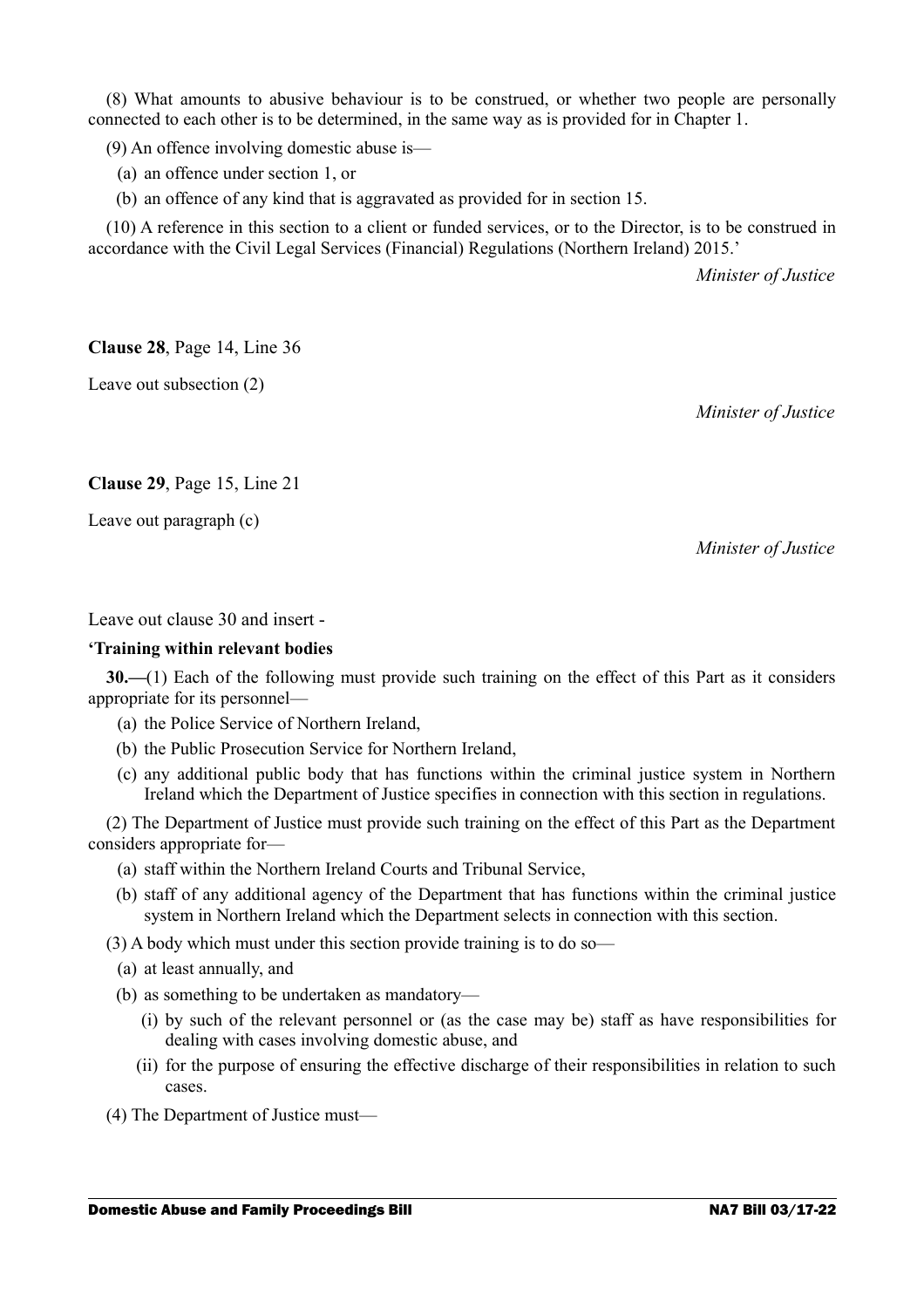- (a) publish a statement setting out information held or obtained by the Department about the level of participation by the relevant personnel or (as the case may be) staff in training provided by a body in accordance with this section, and
- $(b)$  do so
	- (i) before the end of the period of 18 months beginning with the day on which Chapters 1 and 2 come into operation, and
	- (ii) annually thereafter.
- (5) Regulations under this section are subject to negative resolution.'

*Minister of Justice*

#### Leave out clause 31 and insert -

#### **'Independent oversight of this Part**

**31.—(1)** The Department of Justice must appoint a person—

- $(a)$  to
	- (i) report to the Department on the person's assessment of the effectiveness of this Part, and
	- (ii) make recommendations to the Department in relation to the operation of this Part, and
- (b) to advise, and make recommendations to, the Department on the content and review of guidance under section 28.
- (2) A report under this section must be completed—
	- (a) before the end of the period of 2 years beginning with the day on which Chapters 1 and 2 come into operation, and
	- (b) annually thereafter.
- (3) A report under this section—
	- (a) must be sent to the Department of Justice by the person appointed as soon as practicable after the report is completed, and
	- (b) must be—
		- (i) laid before the Assembly by the Department, and
		- (ii) published by the Department,
		- as soon as practicable after the report is received by the Department from the person appointed.

(4) An appointment under this section is for the person appointed to act independently of the Department of Justice.

(5) The first appointment under this section must be made before the end of the period of 1 year beginning with the day on which this Act receives Royal Assent.

(6) The preceding subsections of this section cease to have effect at such time, which must not be before the end of the period of 7 years beginning with the day on which Chapters 1 and 2 come into operation, as the Department of Justice may by regulations specify.

(7) Regulations under this section are subject to negative resolution.'

*Minister of Justice*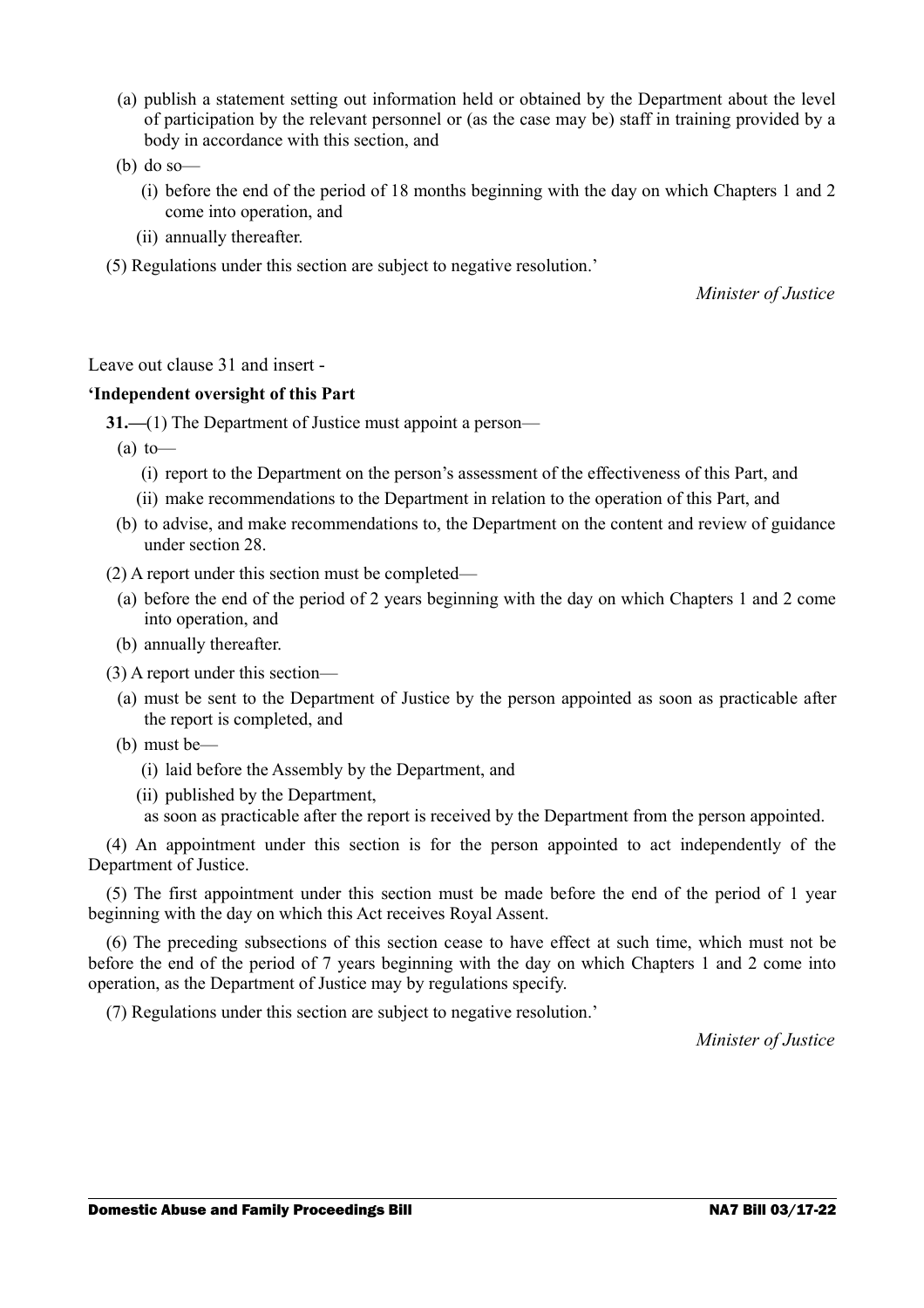Leave out clause 32 and insert -

#### **'Report on the operation of this Part**

**32.—**(1) The Department of Justice must prepare a report, covering the reporting period, in relation to the following categories of offence—

- (a) an offence under section 1 (including as alleged to be aggravated as referred to in section 8 or 9),
- (b) an offence of any kind that is alleged to be aggravated as referred to in section 15.
- (2) A report under this section must set out this information—
	- (a) the number of—
		- (i) offences under section 1 as recorded by the Police Service of Northern Ireland on the basis of allegations made to them (including as recorded by reference to police districts),
		- (ii) files submitted by the Police Service to the Public Prosecution Service for Northern Ireland in respect of offences within each of the categories,
		- (iii) cases prosecuted by the Public Prosecution Service for offences within each of the categories,
		- (iv) convictions in cases prosecuted by the Public Prosecution Service for offences within each of the categories (particularly where such offences are proved to be aggravated as referred to in section 8 or 9 or (as the case may be) in section 15),
	- (b) the average length of time, for offences within the categories as a whole—
		- (i) from recording of cases by the Police Service on the basis of allegations made to them,
		- (ii) to disposal of cases at court (disregarding appeal processes).
- (3) A report under this section is to include, so far as available—
- (a) information about the level of participation by persons in training provided under section 30,
- (b) information about—
	- (i) how court business is arranged so as to ensure the efficient disposal of cases for offences within the categories as a whole,
	- (ii) the experience at court of witnesses (including witnesses who are children) in cases for offences within the categories as a whole.
- (4) A report under this section is to include, in addition—
	- (a) any views that the Department of Justice considers appropriate to give in relation to the operation of this Part (including the Department's assessment of the effectiveness of this Part),
	- (b) information about—
		- (i) any issuing, review or revision of guidance by the Department under section 28,
		- (ii) any steps taken by the Department for raising public awareness (particularly awareness of victims) of matters relating to domestic abuse in Northern Ireland,
		- (iii) any activities undertaken by the Department in supporting the operation of this Part,
		- (iv) any further things that the Department considers appropriate.

(5) A report under this section must be—

- (a) laid before the Assembly by the Department of Justice, and
- (b) published by the Department,

as soon as practicable after the report is completed by the time and in the form determined by the Department.

(6) As for the reporting period—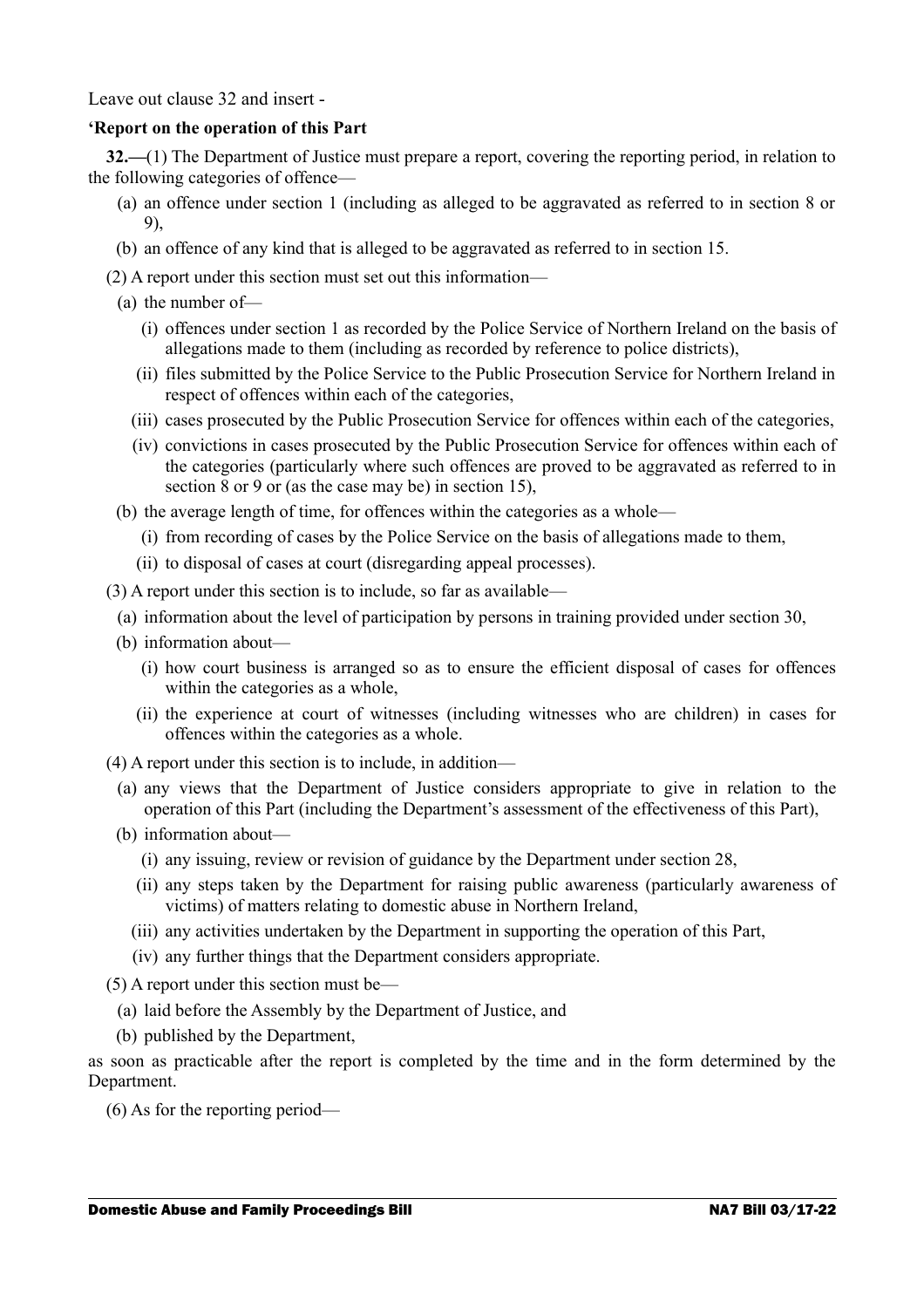- (a) the first reporting period is the period, of not less than 2 years and not more than 3 years beginning with the day on which Chapters 1 and 2 come into operation, determined by the Department of Justice,
- (b) each subsequent reporting period is the period of 3 years coming after the previous reporting period.

(7) The preceding subsections of this section cease to have effect at such time, which must not be before the end of the period of 10 years beginning with the day on which Chapters 1 and 2 come into operation, as the Department of Justice may by regulations specify.

(8) Regulations under this section are subject to negative resolution.'

*Minister of Justice*

# **Clause 38**, Page 32, Line 27

At end insert -

'(1A) Section 27A comes into operation on the day after the day on which this Act receives Royal Assent.'

*Minister of Justice*

# **Clause 38**, Page 32, Line 27

At end insert -

'(1B) Section 31 comes into operation on the day after the day on which this Act receives Royal Assent.'

*Minister of Justice*

# **Clause 39**, Page 32, Line 33

Leave out 'Family' and insert 'Civil'

*Minister of Justice*

# **Long Title**

Leave out from 'and prevent' to end and insert 'regulate the conduct of civil proceedings in particular circumstances; and make provision for connected purposes.'

*Minister of Justice*

*As an amendment to the amendment inserting a new clause entitled 'Eligibility of victims for civil legal aid', tabled by the Minister of Justice.*

Clause 27(1), in inserted text (1A), leave out '(lower courts)'

*Ms Sinéad Bradley Miss Rachel Woods*